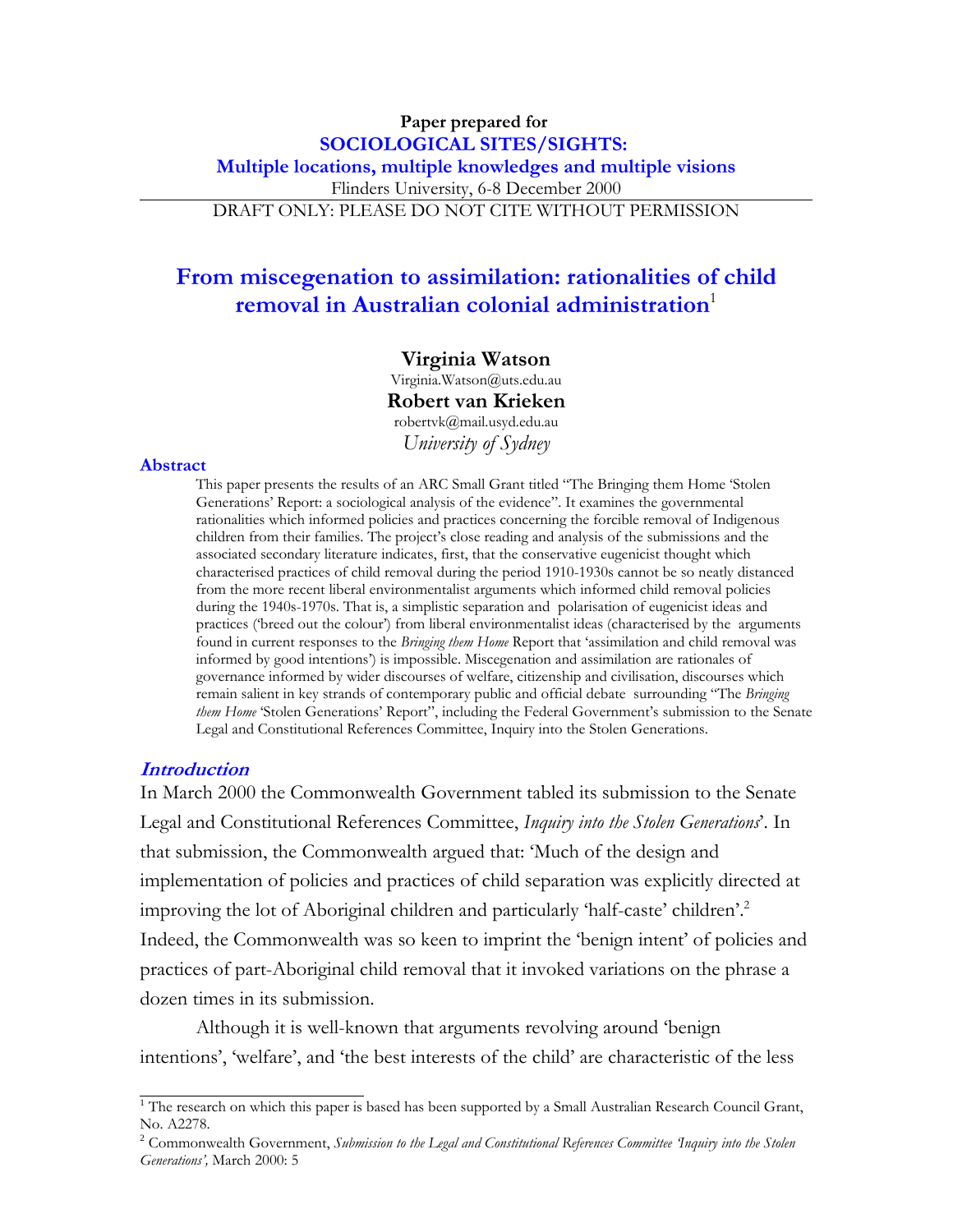sympathetic responses to the *'Bringing them Home'* report,<sup>3</sup> they are far from being the stuff of conservative responses alone. Across a broad range of public comment there is a general consensus that notwithstanding the destructive impact of child removal on Indigenous families and children, today's survivors can indeed be understood as the victims of 'well-intentioned', even if destructive, 'welfare' policies. In its most recent form this argument has appeared in the findings of O'Loughlin J in the case of *Cubillo & Gunner v Commonwealth*. 4 Justice O'Loughlin's judgment, generally sympathetic to the concerns about the impacts of child removal, makes it clear that it was concern about the 'individual child's welfare' which framed these post-war policies and practices of 'assimilation'. This welfarist discourse has been central to conceptions of 'assimilation' and governmental reasoning about the status and future of Indigenous populations within the life of the Australian nation. It has positioned itself to clearly distinguish the removal of Indigenous children from their families which took place during this liberal post-war period of 'assimilation' from the prewar, pre-'assimilation' decades - decades which are constructed as having been characterized by conservative eugenicist thought and policies aimed at Indigenous miscegenation.

In this paper we will be aiming to unsettle this understanding by reference to the public submissions presented to the HREOC Inquiry, alongsdie other evidence on the public record . Examination of this material, provided for the most part by individuals and organizations involved in child removal during both pre-war and post-war decades reveals an *intertwining* of *both* strands of reasoning about child 'welfare' and related questions of governance throughout the entire period. Instead of seeing 'assimilation through welfare' as a conceptual orientation which marks a significant socio-political shift in the post-War years, it is better understood as a discursive strategy *continuously* pursued by the States and the Commonwealth with the changes that did take place consisting variations on the same underlying theme. It is important to problematise an overly-simplistic distinction between a pre-war period in which Indigenous child removal was an outcome of the aberrations of scientific racism and eugenicist thought, and a post-war period in which child removal was motivated by a concern for the 'welfare' of individual children, underscored by 'benign' intentions. Eugenicist ideas and liberal concerns about the 'welfare' of

<sup>3</sup> Human Rights & Equal Opportunity Commission (HREOC), *Bringing them Home: Report of the National Inquiry into the Separation of Aboriginal and Torres Strait Islander Children from their Families* (Sydney: Sterling Press, 1997): <www.austlii.edu.au/rsjlibrary/hreoc/stolen/index.html>.

<sup>4</sup> *Cubillo v Commonwealth* [2000] FCA 1084 (*Cubillo*).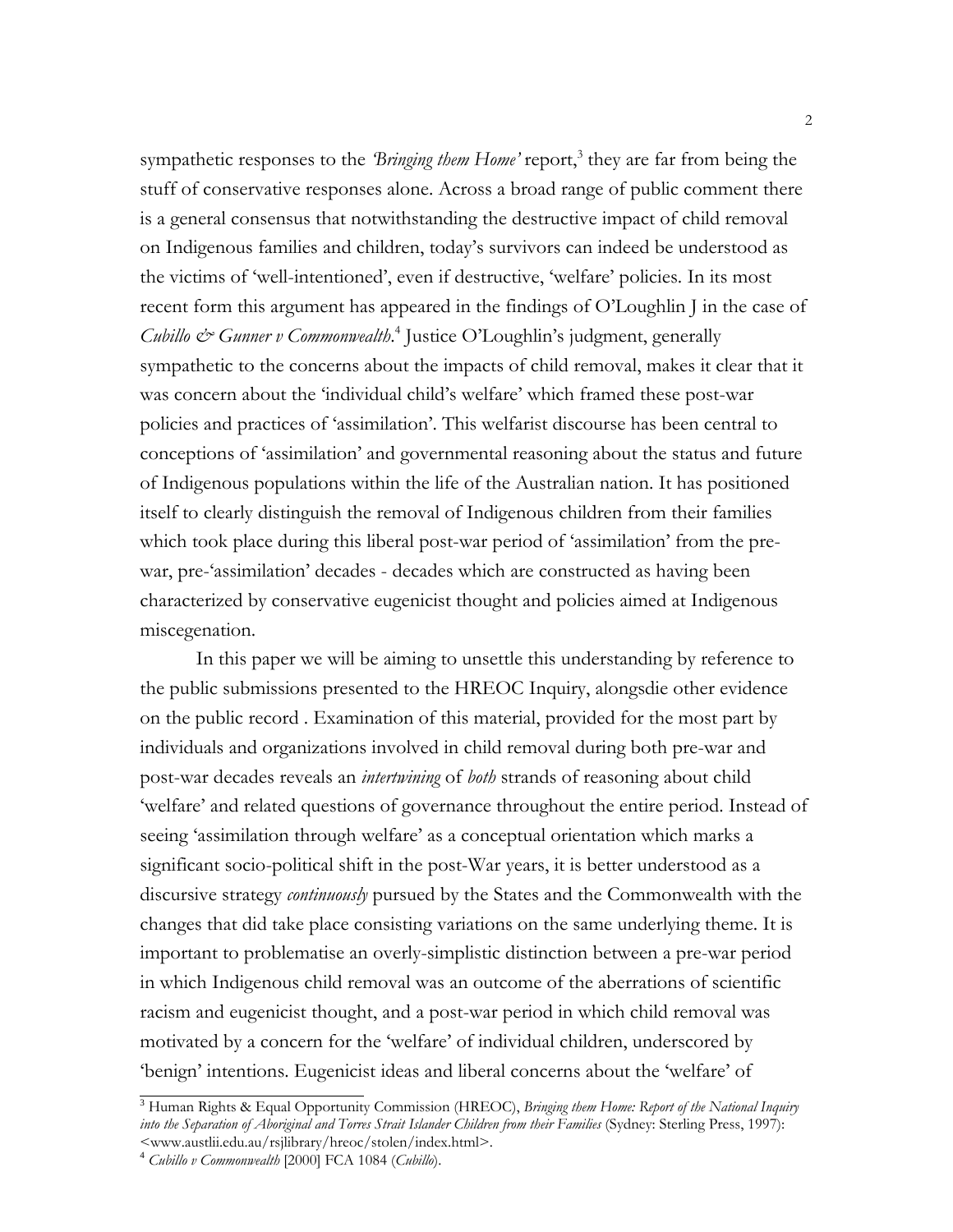Indigenous children should not be understood simply as polar opposites, but part of a single and particular discursive formation – that of the settler-colonial nation-state's rationality of 'assimilation'.5

### **From Scientific Racism to 'Assimilation' – the Dominant Narrative**

Historical studies of white perceptions of Aboriginal people in Australia during the late  $18<sup>th</sup>$ ,  $19<sup>th</sup>$  and early  $20<sup>th</sup>$  centuries reveal a mixture of ideas grounded in firmly held beliefs about racial purity and the absolute superiority of the 'British race'.<sup>6</sup> When these beliefs were brought to bear on the question of unions between Indigenous people and whites, the historical record shows that they manifest a contradictory combination of the idea that the mixing of supposedly distinct races would produce inferior offspring, with the idea that the infusion of 'British blood' would produce off-spring superior to the original Indigenous stock. In the late 18<sup>th</sup> century and throughout the  $19<sup>th</sup>$  century, these ideas remained, for the most part, academic: the question of inter-racial mixing does not appear on the historical record to have attracted the attention of colonial *administrators*. By the time of the first decades of the 20<sup>th</sup> century however, the question of how to manage or govern what was referred to as the 'half-caste' or mixed-race population was beginning to concern Commonwealth and State officials.

In any analysis of official discourse on the question of the governance of Indigenous populations at this time, one document is particularly useful in presenting evidence of official attempts to prevent inter-racial mixing. That report, titled a *Preliminary Report into Half Castes and Aboriginals of the Northern Territory*, 7 authored by the eminent Melbourne University biologist and one-time Chief Protector of Aboriginals in the Northern Territory, W Baldwin Spencer, set out in 1913 specific proposals to manage the 'half-caste' populations in and around the towns, mining tenements and other sites of contact between Indigenes and aliens in the Territory. In Darwin, for example, Spencer's efforts involved the full-scale removal of Larrakeyah people to a new compound, the Kahlin Compound, and the construction there of a 'half-caste' home. Specific areas of the town were sectioned off from Indigenous people and

<sup>5</sup> For a related argument about the *interconnectedness* of eugenicist ideas and liberal assimilationist thought, see Steven Garton 'Sound minds and healthy bodies: re-considering eugenics in Australia 1914-1940, *Australian Historical Studies*, 26 (103): 163-181.

<sup>6</sup> Anna Haebich '*Submission to the Human Rights and Equal Opportunity Commission Inquiry into the Removal of Aboriginal Children,* May 1996: 3

<sup>7</sup> WB Spencer *Preliminary Report into the Aboriginals and Half-Castes of the Northern Territory,* Melbourne: Govt. Printer, 1913.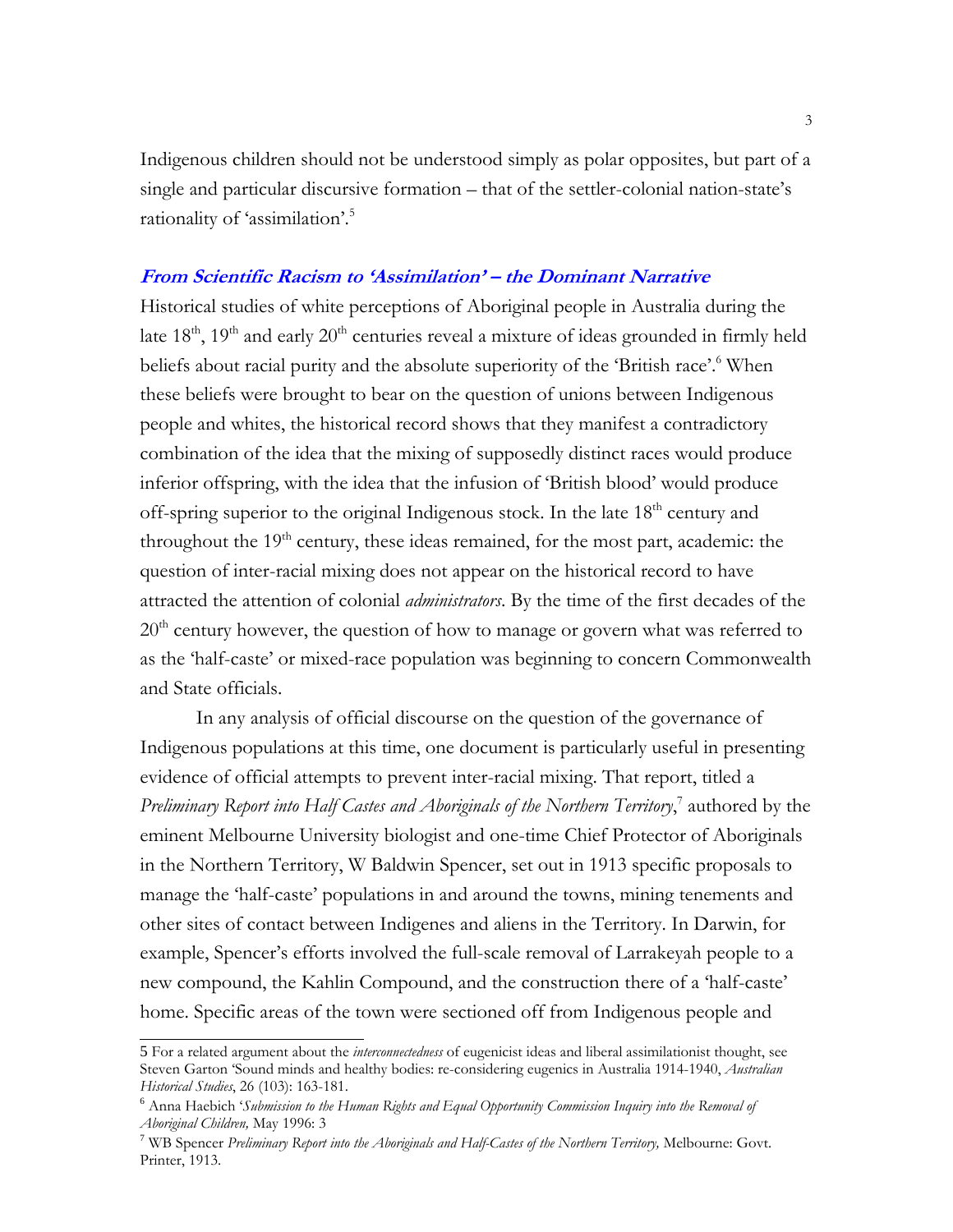strict limits placed on the non-Indigenous employment of Indigenous labour. In Alice Springs, similar administrative prohibitions on inter-racial contact were established and a 'half-caste' home, the Bungalow, was opened in 1914. On mining tenements at Pine Creek and elsewhere, 'protectors' and police were authorized to remove 'halfcaste' children to those institutions.

Spencer's attempts to prevent miscegenation, the establishment of the Bungalow in Alice Springs and the Kahlin Compound in Darwin are seen (correctly) as the first clear example of the Commonwealth adopting a policy based on racial categories and aimed at separating part-Aboriginal children from their families. It is widely held, however, that the separation and institutionalisation of part-Aboriginal children during this period was not a widespread practice; in other words, that only relatively small numbers of children were removed from their families. By the early 1930s, however, the 'half-caste' population was seen by authorities to be rising dramatically. It is this increase in the size of the part-Aboriginal population, or rather administrative attempts to manage it, which is generally seen to be directly linked to the racist zenith in native administration in the eugenicist schemes of the administrators CE Cook and AO Neville.<sup>8</sup>

Dr CE (Cecil) Cook in particular was a staunch advocate of the institutionalization of 'half-caste' children. During his years as Chief Protector of Aborigines in the Northern Territory 1927-1939, it has been calculated that Cook oversaw a seventy percent increase in removals of Indigenous children to Homes.<sup>9</sup> He is also well known for the 'drastic steps he took to stop the increase in the 'coloured' population by encouraging lighter skinned women to marry white men and in this way 'breed out the colour'.<sup>10</sup> Although Cook's writings on the subject of miscegenation may still not be well known among the Australian public, historians at least have seen his eugenicist ambitions as capturing a more extreme expression of scientific racism in this way they have passed from official discourse into the historical record. One such example of Cook's eugenicist reasoning was published in 1933 and now appears in a number of secondary sources:

<sup>8</sup> Russell McGregor, *Imagined Destinies: Aboriginal Australians and the Doomed Race Theory, 1880-1939*. Melbourne: Melbourne University Press, 1997; Anna Haebich, *For Their Own Good: Aborigines and Government in the Southwest of Western Australia, 1900-1940*. Perth: University of Western Australia Press, 1988.

<sup>9</sup> Tony Austin *Never Trust a Government Man: Aboriginal Policy in the Northern Territory 1911-1939* Darwin: Northern Territory University Press: 195

<sup>&</sup>lt;sup>10</sup> Anna Haebich *Broken Circles: Fragmenting Indigenous Families 1800-2000*, Freemantle: Freemantle Arts Centre Press, 2000: 195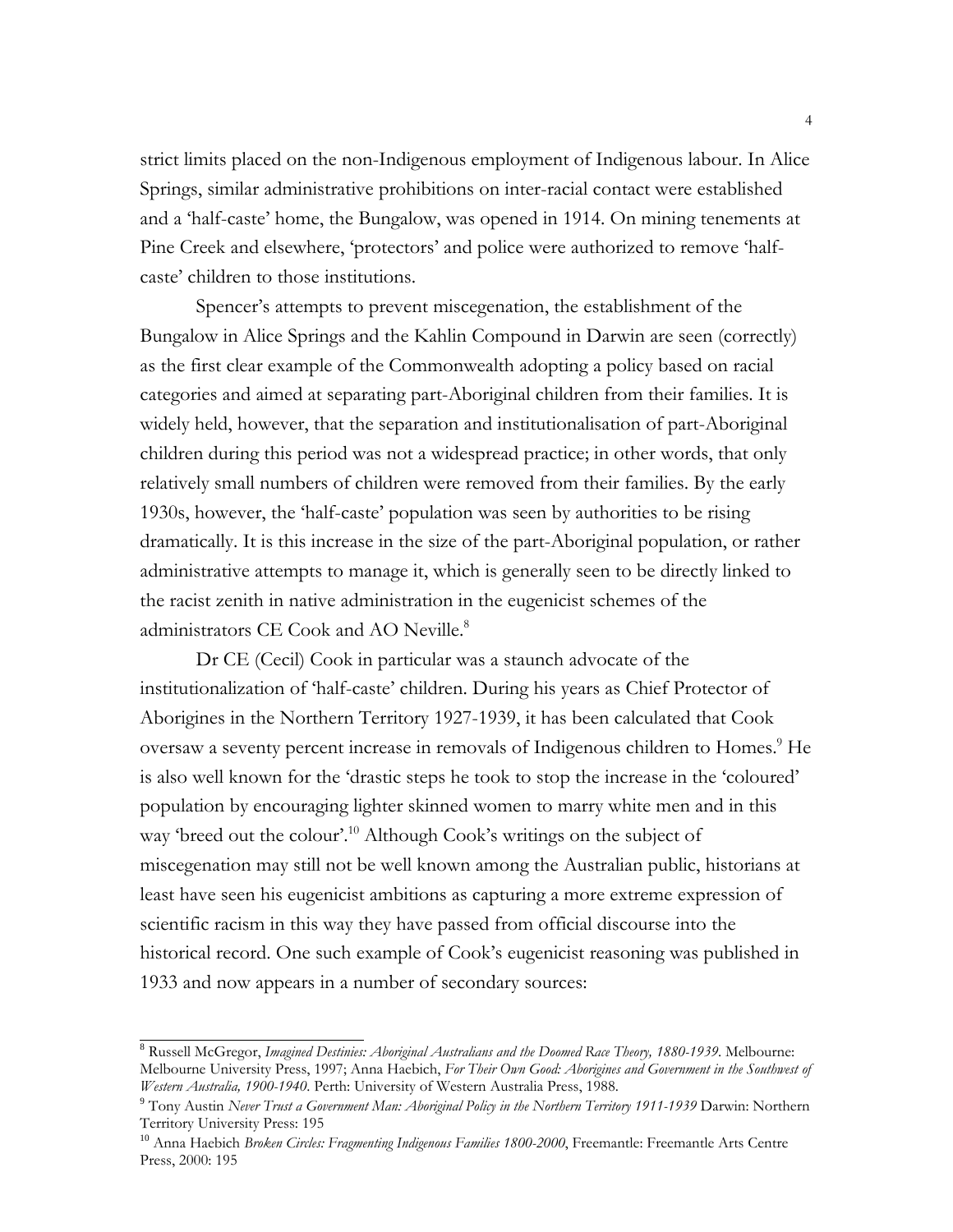Many such white men would be prepared to marry half-caste females and make decent homes. Provided the girl has been reared to a moderately high standard there can be no objection to such mating…Experience shows that the half-caste girl can, if properly brought up, easily be elevated to a standard where the fact of her marriage to a white will not contribute to his deterioration.<sup>11</sup>

AO (Auber) Neville was Protector of Aborigines in Western Australia from 1915- 1940. Like Cook, Neville has been widely acknowledged in the history of race relations in Australia as a central figure in the eugenicist moment of that history. For those who have been following the current public debate about the stolen generations, it is perhaps statements made by AO Neville in 1937 at the *Initial Conference of Commonwealth and State Aboriginal Authorities* which most effectively capture the full horror of an administration intent on implementing eugenicist policies and practices based on the forcible removal of children from their families and miscegenation. Neville's exhortation to the delgates at that Conference is now an essential part of any analysis of those pre-war policies and practices:

Are we to have 1,000,000 blacks in the Commonwealth or are we going to merge them into our white community and eventually forget that there were any Aborigines in Australia…I see no objection to the ultimate absorption into our own race of the whole of the Australian native race.<sup>12</sup>

The eugenicist administrations of C.E. Cook in the Northern Territory and A.O. Neville in Western Australia were both brought to a close in 1939 –1940. Neville's retirement and Cook's removal have been widely held to mark a turning point in the governance of Indigenous people and in particular policies and practices concerning the removal of Aboriginal children from their families.

There are two versions of this narrative of disjuncture, one treating the issuing of the 'New Deal' for Aborigines in 1939 as the turning point, the other identifying the unveiling of 'assimilation' in 1951 as the date for the change. Each date is seen as significant because each marks the appointment of a new minister responsible for Commonwealth policy concerning Aboriginal people. In 1939, the new minister was JW (Blackjack) McEwan who had been appointed Minister of the Interior. McEwan claimed he had a new policy direction for the administration of the Terrritory's Indigenous populations in the *New Deal for Aborigines 1939*, heavily influenced by the

<sup>&</sup>lt;sup>11</sup> Cited in Tony Austin 'Cecil Cook, Scientific Thought and "Half-Castes" in the Northern Territory 1927-1939' *Aboriginal History*, 14 (1) p. 113. Also cited in Haebich ibid., p. 195

<sup>&</sup>lt;sup>12</sup> Commonwealth of Australia, *Aboriginal Welfare: Initial Conference of Commonwealth and State Aboriginal Authorities* Canberra: Government Printer, 1937: 11.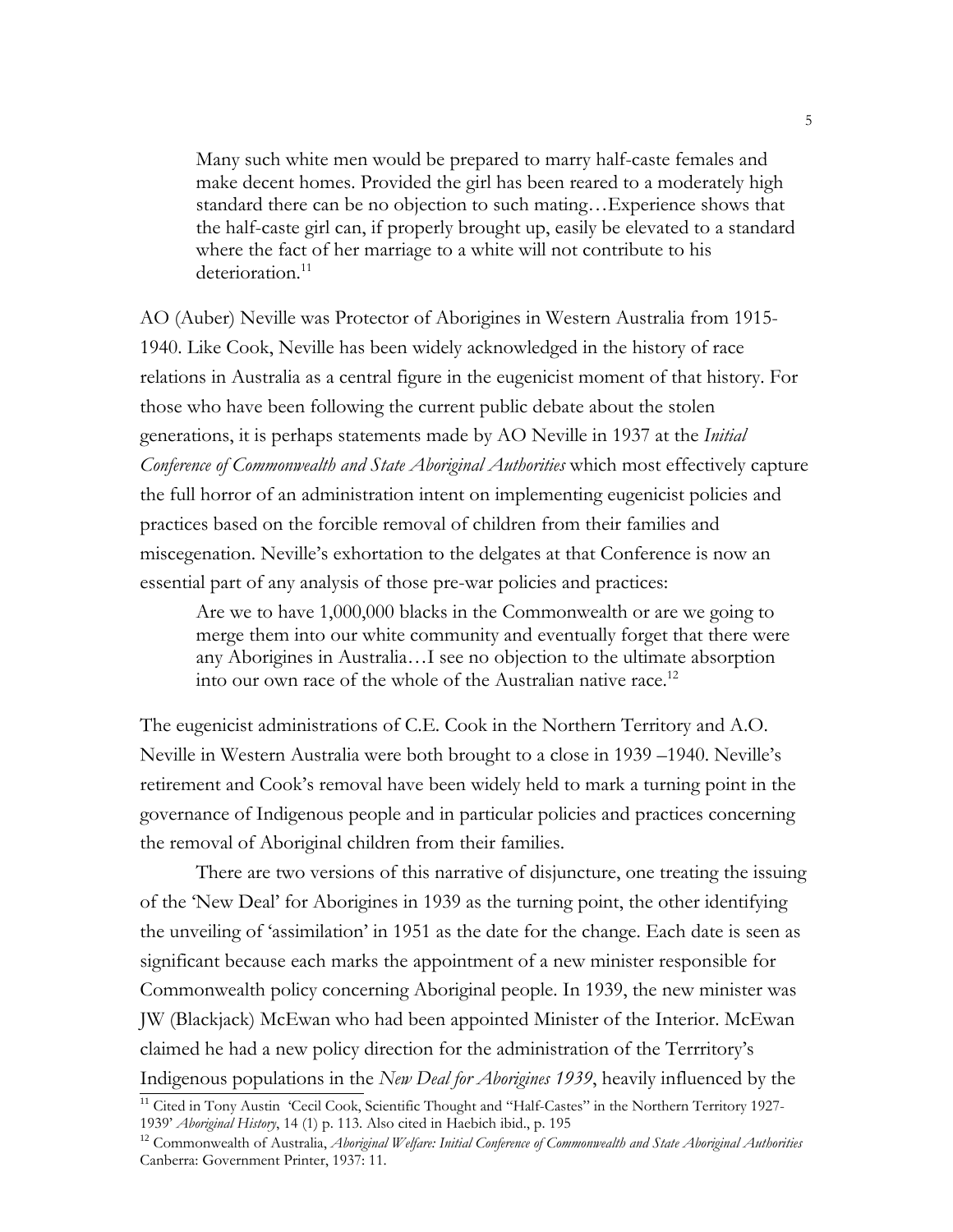University of Sydney anthropologist, AP Elkin. In 1951, the new Minister for Territories was Paul Hasluck, who claimed that under his direction *'assimilation'* was the new policy under which the Commonwealth would govern its Indigenous subjects. In each case a new rationale was to inform the administration of Aboriginal people. It was presented as a rationale which rejected race as an administrative category and which instead was based on a socially (as opposed to scientifically) confident vision of the 'assimilation' of Aboriginal people into the white community. This vision, it was said, would enable Aboriginal people to achieve equality with whites and to eventually attain the status of citizens within that white community. Policy concerning the removal of part-Aboriginal children from their families was thus framed by Hasluck (in turn followed by all administrators in Aboriginal affairs) as moving away from the racialised thinking of an earlier era, to be based instead on a rational, sociologically informed concern for the individual child's 'welfare'. It is this move from 'scientific racism' to 'welfare' which many current observers argue constituted the removal policy as unassailably arising from benign intentions focusing on 'best interests of the child'.

# **'Welfare' Revisited**

This narrative of disjuncture, of a polarization between the scientific racism and eugenicist thought which informed pre-war policies and practices of Indigenous child removal and post-war 'assimilationist' arguments about 'welfare', equality, citizenship and so forth is, we suggest, somewhat overdrawn. A closer study of the evidence shows that any such narrative of disjuncture and polarization of political reasoning and administrative practices is in fact difficult to sustain. In our discussion we will show how both the existing historical evidence and the material put before the Inquiry reveals a much more *continuous* complex intertwining of both strands of political reasoning and administrative practice concerning the governance of Indigenous children. This continuous intertwining of these two modes of reasoning is, however, more than just the linking of opposing ideas. Both modes of reasoning can be better understood as part of a single discursive strategy – the essentially assimilationist political rationality of liberal democracy.

To begin with, what are meant to be the leading examples of non-welfarist, eugenicist thinking turn out on closer inspection to be something considerably different. In Spencer's administrative vision in his *Preliminary Report*, it is possible to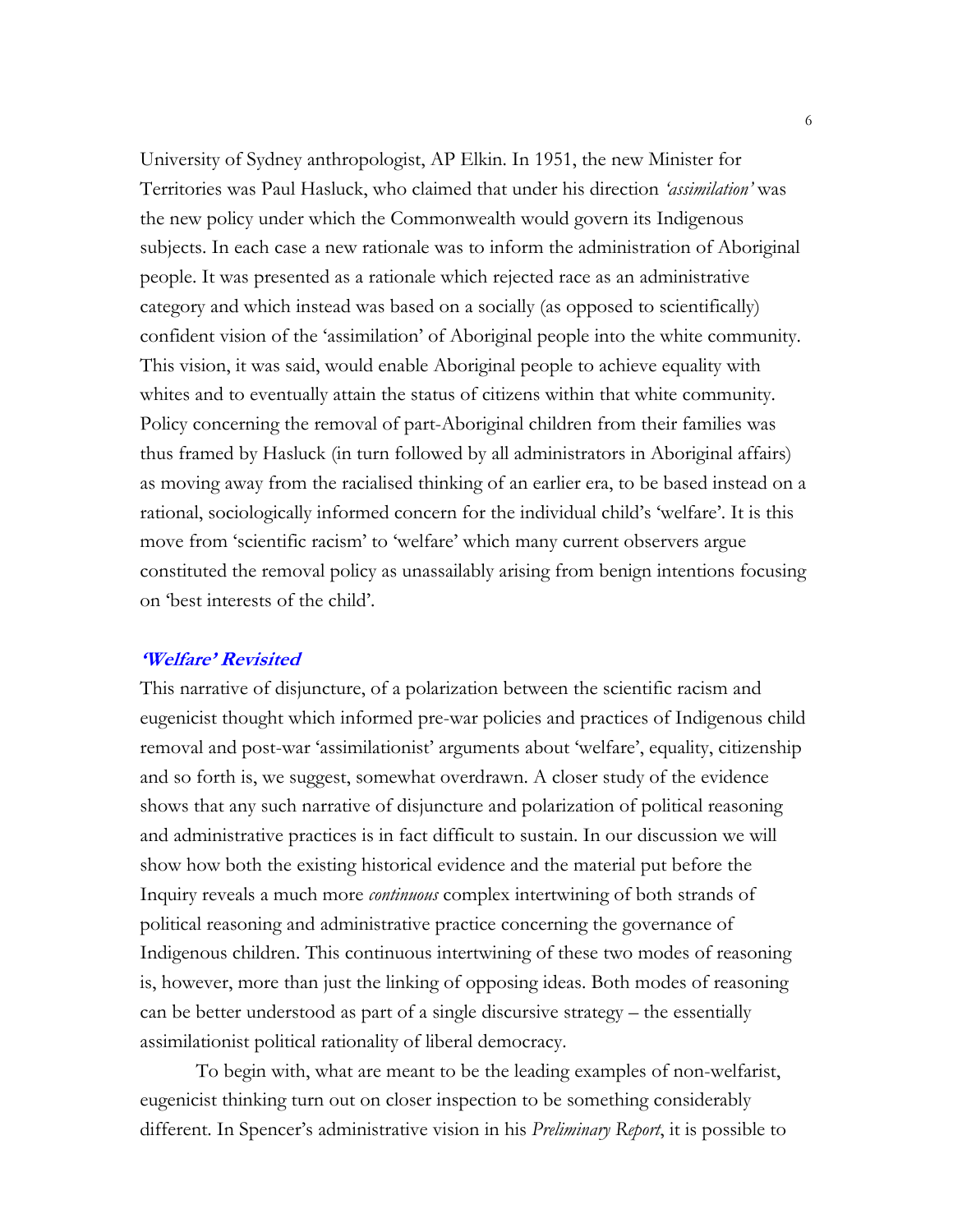see that the two modes of reasoning form part of an overarching assimilationist vision with its own understanding of Aboriginal welfare. For Spencer, the two goals of racial purity and social advancement came together in his goal of Indigenous 'uplift' – a goal which he thought could only be achieved through basic schooling for children and light industrial and agricultural training for adults. It was this which would eventually enable Indigenous people to achieve a social status and level of welfare he thought, equivalent to that of the white working classes.

Similarly in Cecil Cook's writings, eugenicist ideas are intertwined with ideas which are sociologically informed, to come together in an essentially 'assimilationist' vision. Cook spoke of the 'colour of the mind', and his notion of 'breeding out the colour' was aimed more at the *perception* of people of Aboriginal descent *among Europeans*, who would not accept non-whites, than at what he regarded as any real difference between Aborigines and Europeans.<sup>13</sup>

This complex overlay of different modes of reasoning and the argument that together they form part of the wider discursive strategy of liberalism is further evidenced in looking at the *reconfiguration* of these ideas throughout the post war period. According to Hasluck, 'assimilation' meant the end of 'race' as category of administrative control. Indigenous people would be assessed in their capacities to join the Australian nation on the basis of their 'welfare' needs. As he stated before a missionary rally in 1965:

The work of native welfare in Australia in the present day is a social problem and not a racial problem. What do I mean by that distinction? A social problem is a problem concerning the way in which people can live together in the same society with benefit to themselves and to each other. A racial problem is a problem concerning the way in which two groups of people of different races may live in the same community while each maintains its separateness as a group and gives first importance to physical characteristics, traditions and habits which mark them as belonging to a separate race. Native welfare in Australia is not a racial problem.<sup>14</sup>

However, in the evidence presented by a number of missionaries to the HREOC Inquiry, it is clear that the practices of Indigenous child removal continued apace in effectively the same way that they had during the pre-war decades. That is, the practices continued to be informed by concerns about 'race' *as well as* ideas about the future status and 'welfare' of children. As a result, 'race' was no less a salient category

<sup>&</sup>lt;sup>13</sup> Russell McGregor *Imagined Destines: Aborigines and the Doomed Race Theory*, Carltion: Melbourne University Press, p. 195

<sup>14</sup> Paul Hasluck, *Shades of Darkness*, p. 135.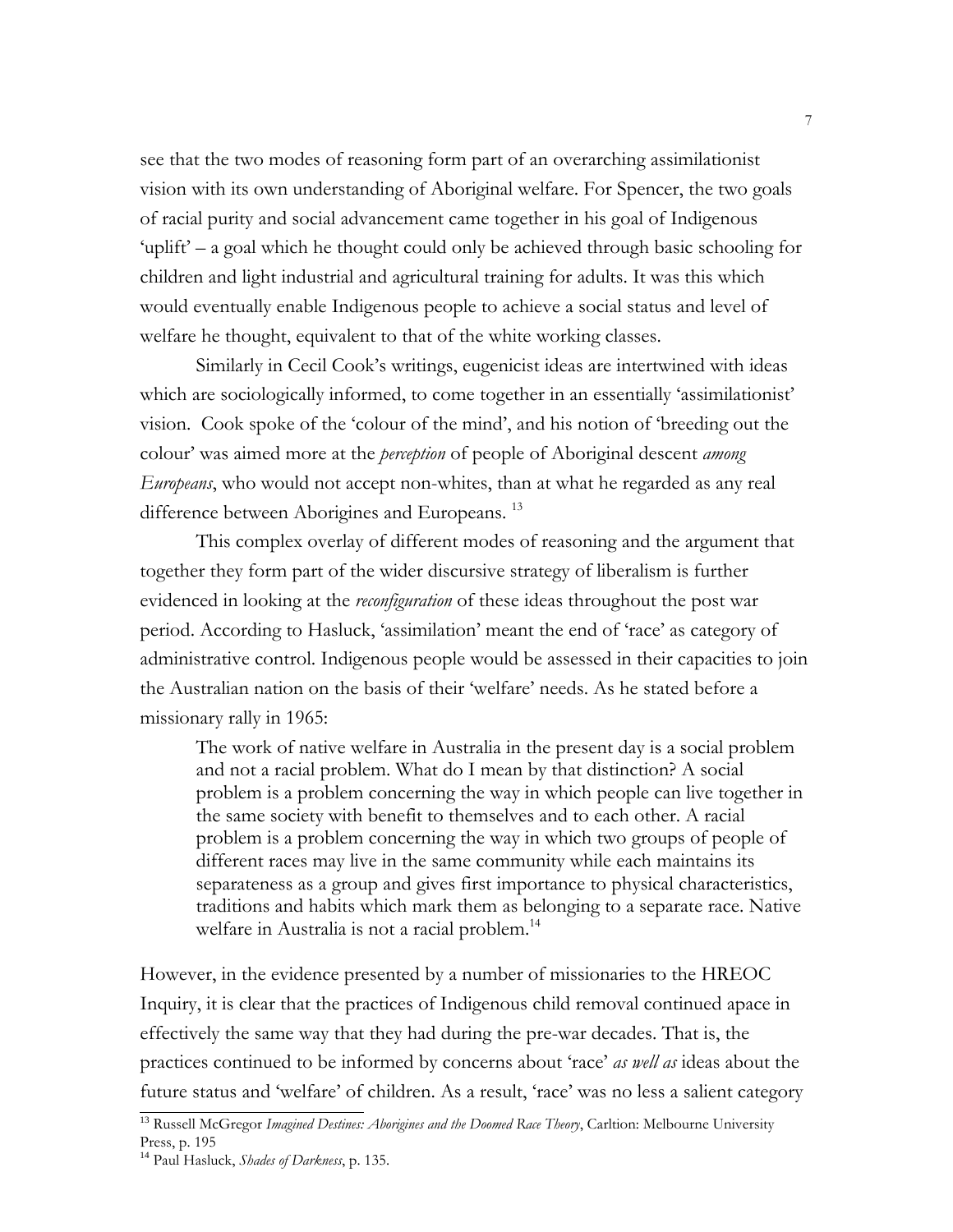of administrative intervention than Aboriginal citizenship and 'welfare', along with a promised future of 'sameness' with whites, were new administrative goals.

Jack Goodluck first went to the Northern Territory in 1953-54 as a student to work during the summer vacation at St Mary's Hostel in Alice Springs. After graduating he became the child care superintendent at Orana Homes for Children and following that, became the Superintendent of the Methodist Overseas Mission at Croker Island. Jack Goodluck told the HREOC Inquiry that he first became aware of the purpose of Croker Island during the war when EWP Chinnery was Director of Native Affairs. Chinnery had, Goodluck said, 'set up a policy and program for caring for children' and he had visited the Director of Native Affairs to learn more about it. What Goodluck discovered shocked him, and he decided to take up the position of superintendent at Croker Island some 20 years later partly in a spirit of resistance to Chinnery's race-based attitude of social engineering:

I went to visit EWP Chinnery … He pulled out some policy papers…his first drafts of an organization chart for putting the various categories of children who had some European parentage and some aboriginal parentage into hostels. Croker Island was amongst them and it was several sheets stuck together with sticky tape stretching half-way across the table and showed the various institutions that had been created or were proposed at the outset. He seemed to be very pleased and very proud about this program, and I felt cold inside because I had this fear of what would be happening to the children. That's what sent me north. I realised I would be working in a system that I didn't believe in but I thought we shouldn't leave it to the people who did. When I went there in 1964 it was still officially listed as a half-caste home.<sup>15</sup>

For Goodluck it was clear that 'the whole of the operation was based on the assumption that there was deliberate cultural discontinuity and separation from the Aboriginal people', and that 'assimilation meant that the values of the traditional Aboriginal community would be replaced'.<sup>16</sup>

A colleague of Goodluck's, the Rev Bernie Clarke, who at the time was Director of the MOM's North Australia Unit and based in Darwin made it clear that not only did 'race' still matter at Croker Island in 1951, but also that it was central to the way in which whites generally continued to think about Indigenous children.

 $16$  p. 163.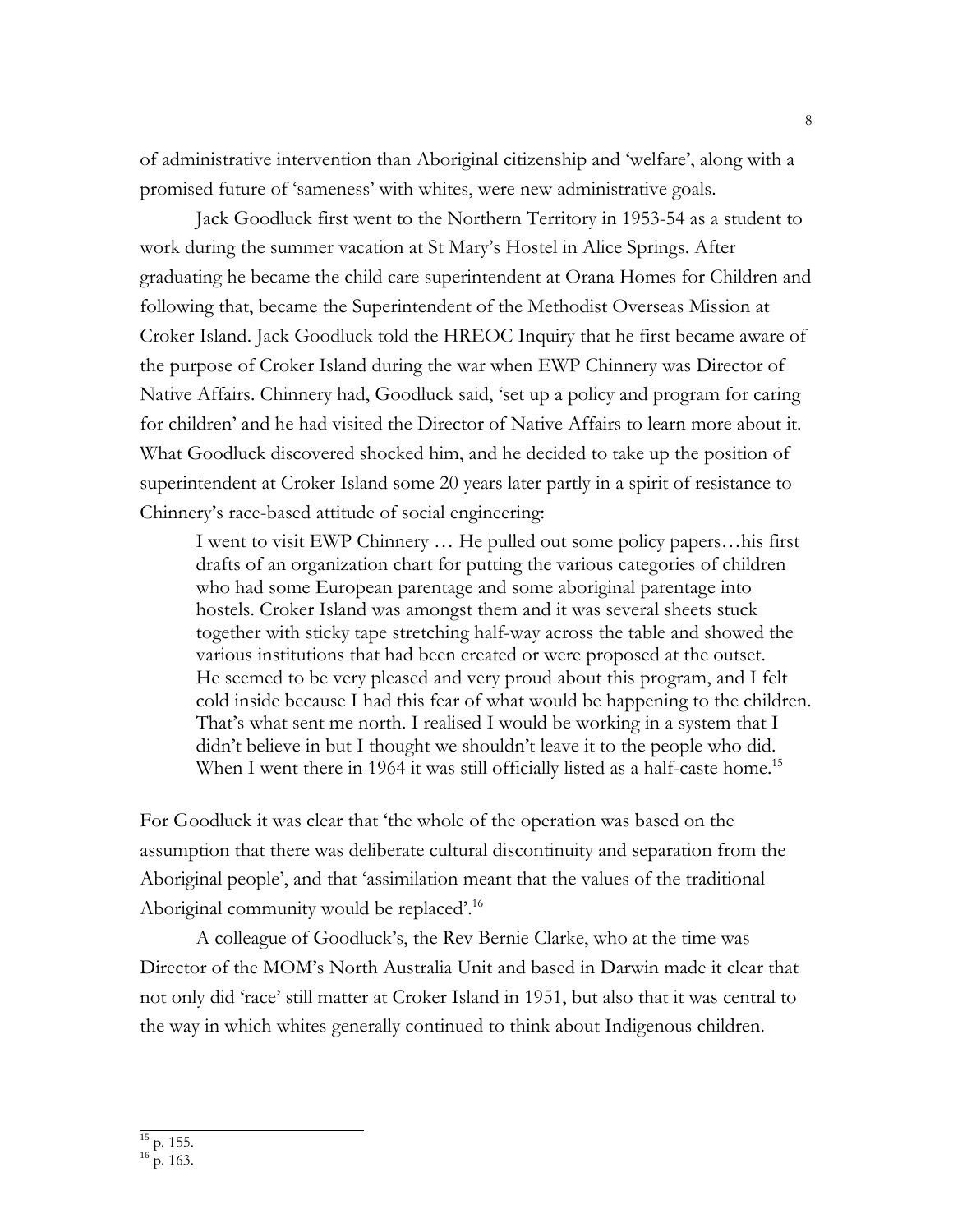People in talking about the children were obsessed with their ethnicity or their ethnic background – or their race I suppose, rather than their ethnicity. People talked about 'half-castes' they talked about 'quadroons' and 'octoroons'.17 If the 'racial mix' of Indigenous children continued to matter, the grounds upon which children were removed from their parents had also hardly changed. As the Rev. Clarke told the Inquiry, 'neglect' was the most often cited reason for removal and concern about a child's 'future', but that both these categories were constructed in terms of degree of whiteness.

Evidence presented to the Commission about the *practices* associated with child removal in Queensland also revealed a strong continuity between the pre-war and post war periods. As one Lutheran missionary, the Reverend Vitale told the Commission, the Hopevale mission and most other missions in Queensland had maintained a strict system of dormitory accommodation - which was used especially to separate children from parents and siblings from one anothe - from 1898 right through to the 1960s .<sup>18</sup> There was little indication that the arrangements made for the child's institutionalisation were any more rational as result of consideration of the individual child's welfare, than the pre-war period. The Rev Clarke told the Commission that 'the arrangement for the placement of really were very arbitrary'.<sup>19</sup> The removal of part-Aboriginal children, said Clarke,

was so casual as to allow unnecessary deprivation to be experienced by all the children regardless of whether some special care was necessary because of the context of the their situation. We would also argue that other basic rights were totally ignored in the structure of care of the children, basic human rights. So much so as to suggest that all institutions failed in their fiduciary duty to some extent.<sup>20</sup>

#### **Conclusion**

A number of scholars have argued that in the relationship between church and state, the removal of Indigenous children from their families had always produced tensions and differences of emphasis.<sup>21</sup> The fact that the three missionaries examined here who were associated with child removals over the decades have argued that they saw

 $17$  p. 158.

 $18$  p. 6.

 $^{19}$  p. 157.

 $^{20}$  p. 172.

<sup>&</sup>lt;sup>21</sup> Choo, Anna Haebich *Broken Circles: Fragmenting Indigenous Families 1800-2000*, Freemantle: Freemantle Arts Centre Press, 2000, Ros Kidd.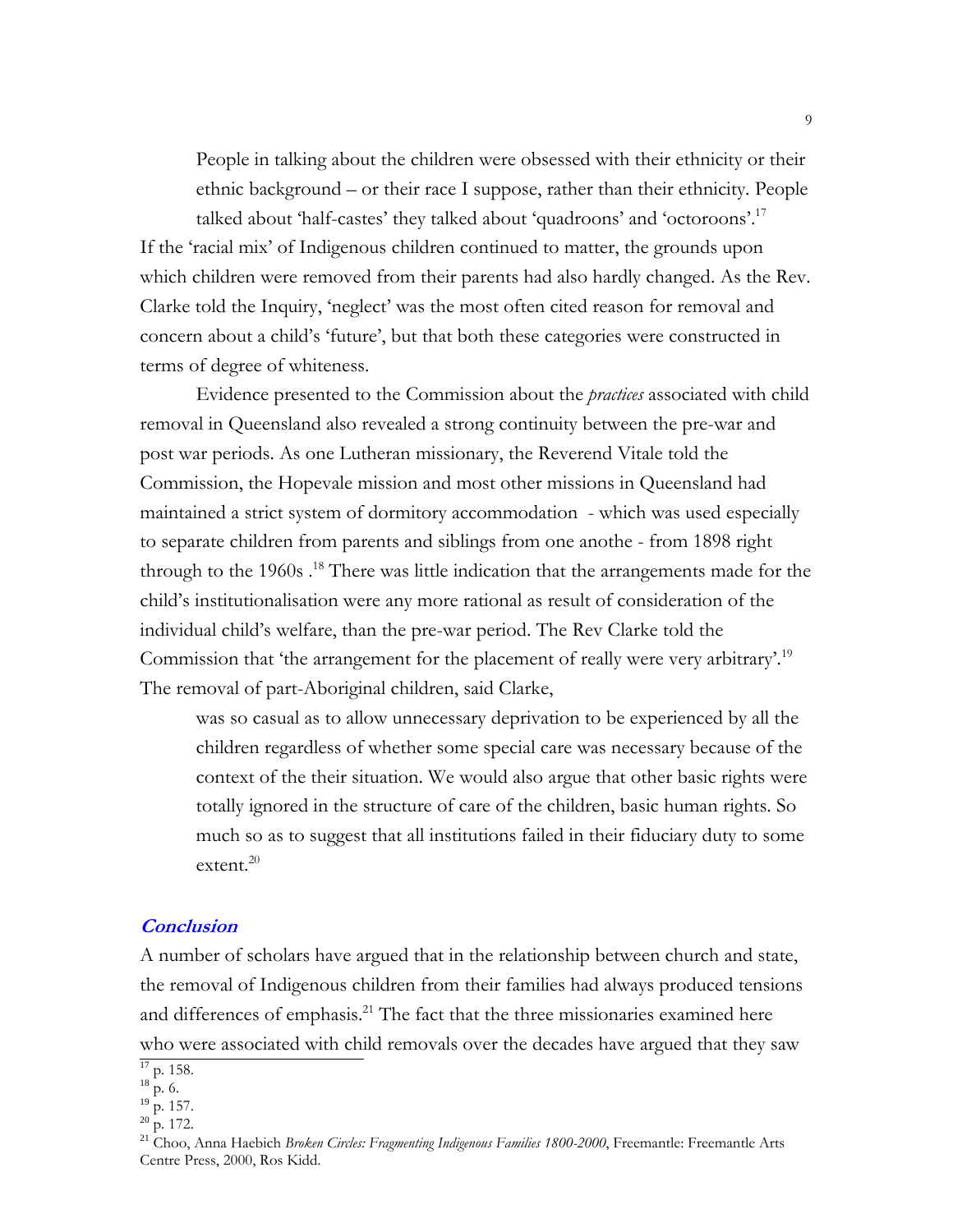little to suggest any real change in either the reasoning which informed removal or the practices associated with the separation of children is, in one sense, hardly surprising – a characteristic example of the tensions between church and state. However, as we have argued, by looking closely at the terms of official discourse associated with the policies and practices of part-Aboriginal child removal, the simple polarisation of prewar and post-war reasoning is indeed impossible to sustain. Conservative and other commentators might today want to argue that 'benign intentions' and concern for the individual child's 'welfare' underscored post-war thinking on Indigenous child welfare. However, both pre-war and post-war thought and practice have been characterised by a continuous intertwining of ideas about 'welfare', 'race' and the place of Indigenous people within the Australian state and settler-colony polity. These complex strands of reasoning, we have argued, are all variations on the same underlying discursive themes of assimilation characterizing liberal governance under settler-colonialism.<sup>22</sup>

<sup>&</sup>lt;sup>22</sup> It is also possible to argue that more than this, 'assimilation' is a central and critical logic of modern state formation: Robert van Krieken'Assimilation and liberal government', unpublished paper presented at *Assimilation: Then and Now, University of Sydney*, 30 November-1 December 2000.